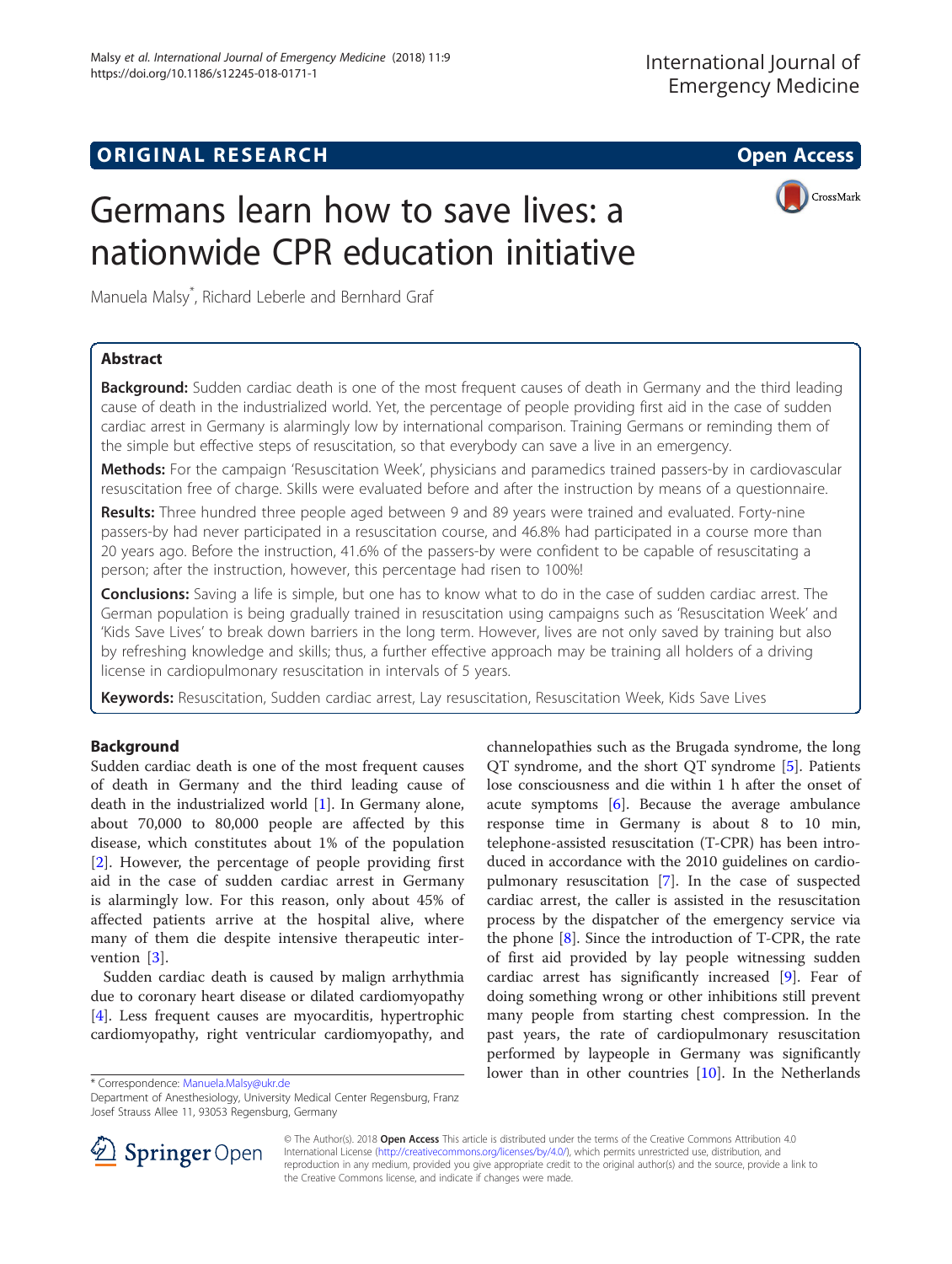and Scandinavia, for instance, partly more than 60% of chest compressions in the case of sudden cardiac arrest were performed by first responders before the arrival of the ambulance services  $[10, 11]$  $[10, 11]$  $[10, 11]$  $[10, 11]$  $[10, 11]$ . In these countries, the population is regularly trained in resuscitation procedures [[12](#page-3-0)]. Comprehensive nationwide training of the population may thus also permanently increase the number of cardiopulmonary resuscitation performed by laypeople in Germany, thus significantly improving the survival probability of the affected patients as well as their quality of life [[1\]](#page-3-0).

The objective of the project was to train Germans or remind them of the simple but effective steps of cardiopulmonary resuscitation free of charge, so that everybody can save a live in an emergency situation.

# Methods

Physicians and paramedics trained interested people free of charge in cardiovascular resuscitation according to the motto 'We learn how to save lives'. The emphasis is on the recognition of a cardiac arrest, the activation of help, and alerting the emergency service as well as the understanding and effective implementation of the chest compression. The latter involves finding the correct pressure point, the correct frequency, and the right depth of compression. Skills were assessed by means of a questionnaire before and after the instruction.

Questionnaire 1 (before the instruction)

- How old are you?
- Are you a man or a woman?
- Have you ever taken part in a cardiopulmonary resuscitation course (for instance when taking your driver's license, as an in-house first aider in your company, in the context of voluntary work, or others)?
- What year did you last participate in a cardiopulmonary resuscitation course?
- Do you believe yourself capable of performing chest compression in an emergency?

Questionnaire 2 (after the instruction)

 Do you believe yourself capable of performing chest compression in an emergency?

# Results

Overall, 303 persons were trained and assessed. The age of the participants ranged between 9 and 89 years (Fig. 1); 42.9% were men and 57.1% women (Fig. 2). 16.2% of the passers-by had never participated in a cardiopulmonary resuscitation course (Fig. [3a](#page-2-0)), 46.8% had attended a course more than 20 years ago, and 32.3% more than 30 years ago (Fig. [3b](#page-2-0)). Before the instruction, 41.6% of the passers-



by were confident to be capable of resuscitating a person; after the instruction, however, this percentage had risen to 100% (Fig. [4](#page-2-0))!

# Discussion

Oxygen deprivation of the brain causes neurological damage already 4 to 5 min after sudden cardiac arrest [[13\]](#page-3-0). However, the average ambulance response time in Germany is 8 to 10 min. This critical time frame may only be overcome by the support of first responders starting cardiovascular resuscitation [\[14](#page-3-0)]. This was precisely the point at which the German Federal Ministry of Health addressed the problem by initiating the campaign 'Resuscitation Week' based on the motto 'Save A Life. 100 Per Resuscitation' [\[15\]](#page-3-0).

Passers-by are trained to recognize a cardiac arrest, to activate help and to alert the emergency service, and to perform the chest compression effectively. Furthermore, the targets of this campaign are also to raise the awareness of every single person to perform life-saving procedures, breaking down inhibitions, and informing on life-saving emergency measures. Only regular hands-on practice

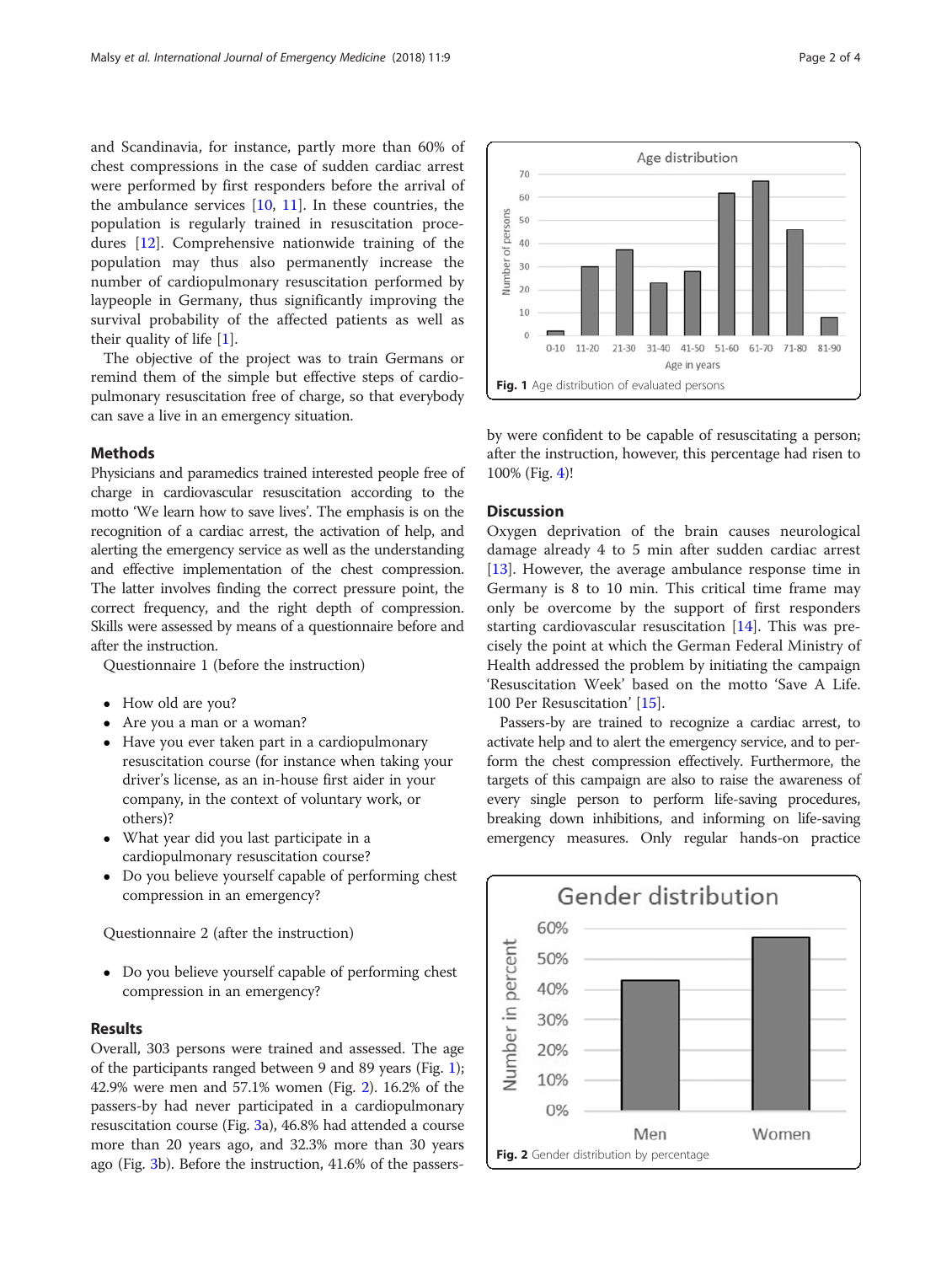enables people to competently perform live-saving procedures in emergency situations [[16](#page-3-0)]. 41.6% of the assessed passers-by believed themselves capable of resuscitating a person, and this rate is significantly higher than the actually measured percentage of first responders [\[10\]](#page-3-0). The reason for this discrepancy may be that participation in the refresher course was voluntary and that only really interested passers-by participated in the instruction that was also free of charge.

Nearly every participant considered helping in an emergency situation natural; yet, 177 of 303 passers-by had never participated in a resuscitation course before or no longer considered themselves capable of performing chest compression. 83.2% of the population has been trained in resuscitation, either when taking their driving license, in the context of voluntary work, or as an in-house first aider in their company. This percentage reflects the good quality of basic First Aid-training in the general population in Germany. The real problem is refresher courses because



46.5% of the passers-by had attended their last resuscitation course more than 20 years ago. 33% of the passers-by had participated in a course in the past 10 years; thus, this group of people can be considered capable of performing cardiovascular resuscitation in emergency situations. The campaign 'Resuscitation Week'-initiated by the German Association of Anesthesiologists and the German Society of Anesthesiology and Intensive Care Medicine in cooperation with the German Resuscitation Council and the non-profit foundation German Anesthesiology in 2013-seeks to raise the awareness of resuscitation and to refresh already existing skills [\[15](#page-3-0)].

Additionally, based on the resolution of the Conference of German cultural ministers in 2014, two lessons on resuscitation have been implemented in the curriculum of all secondary schools from year 7 onwards [[17](#page-3-0)]. The initiative 'Kids Save Lives' aims at improving the resuscitation rate of laypeople in Germany by increased training. Next to the direct advantage of instructing pupils in basic cardiopulmonary resuscitation, pupils trained in resuscitation may act as multipliers in their own families and thus reach further parts of the population  $[18]$  $[18]$ . The training of pupils in resuscitation is now part of the school curriculum. The implementation of the training is based, among others, on the curriculum of the German Resuscitation Council and the Federal Association for First Aid of aid organizations [[19](#page-3-0), [20\]](#page-3-0). The emphasis is on the recognition of a cardiac arrest, the activation of help, and alerting the emergency service as well as the understanding and effective implementation of the chest compression. The instruction of teachers of biology and sports is carried out by medical staff.

# Conclusions

Saving a life is simple, but one has to know what to do if a person suffers sudden cardiac arrest. The German population is being gradually trained in resuscitation by means of campaigns such as 'Resuscitation Week' and 'Kids Save Lives' to break down barriers in the long-term and to refresh already existing skills. The objective of this campaign is to train people in the simple but effective steps of resuscitation, so that everybody can save a live in an emergency. This way, more people may survive and enjoy better quality of life after resuscitation. However, life-saving skills need to be refreshed at regular intervals; thus, a further effective approach may be training all holders of a driving license in cardiopulmonary resuscitation in intervals of 5 years.

#### Acknowledgements

We thank the University Medical Center Regensburg and the Department of Anesthesiology for giving their medical staff time off to participate in the study and the aid organizations for their support. We thank Monika Schoell for linguistic support.

<span id="page-2-0"></span>